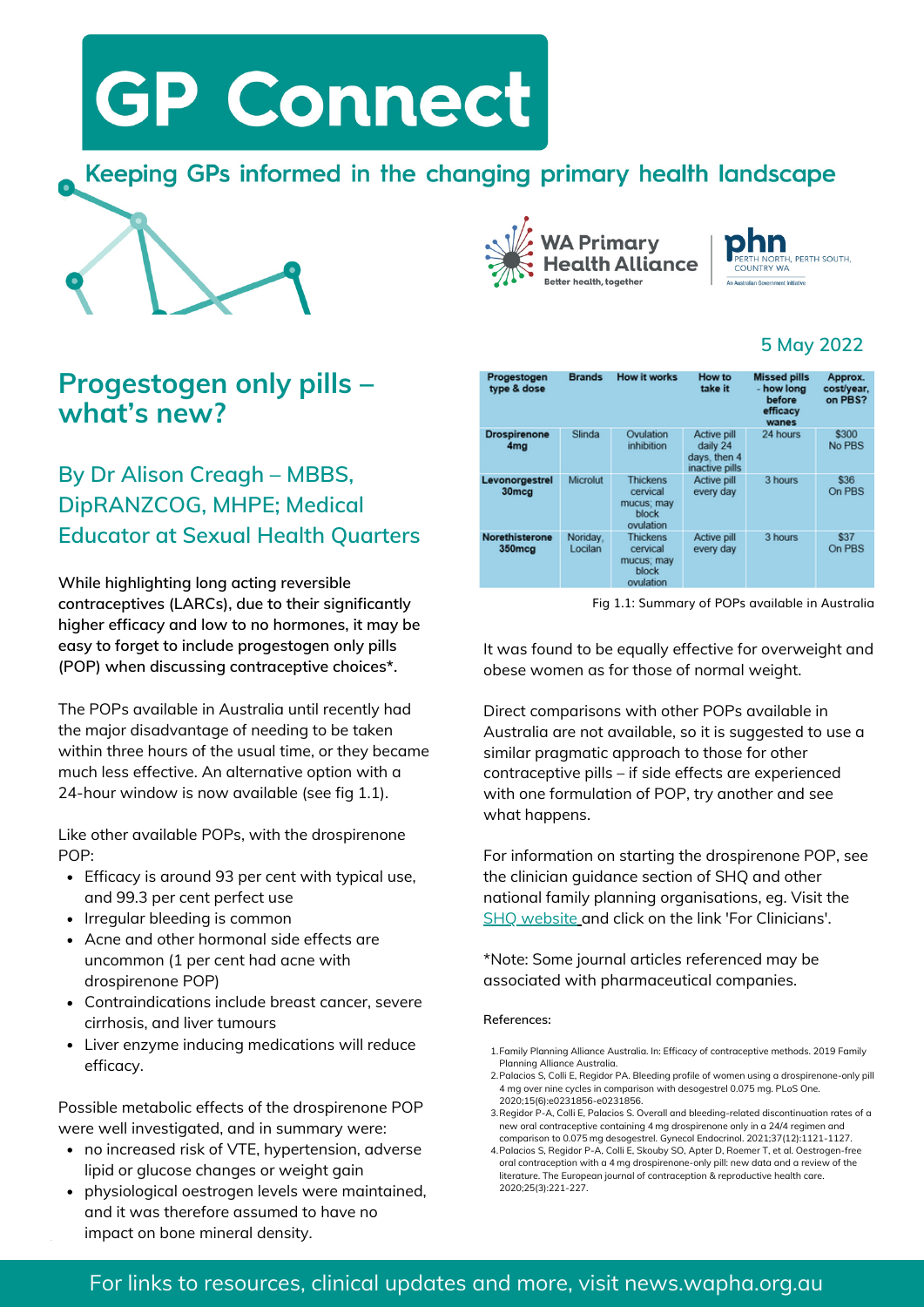# **Correction Notice**

### **G P Conne c t Apri l editi on**

WA Primary Health Alliance would like to advise the GP Connect April clinical feature, Non-[Accidental](https://news.wapha.org.au/non-accidental-injury-in-children/) Injury in Children contained the following editorial error and an incorrect reference that is not attributed to the author, Dr Alice Johnson:

• 'Physical child abuse is common and is an significant cause of paediatric morbidity and mortality' has been corrected to read, 'Physical child abuse is common and is  $q$  significant cause of paediatric morbidity and mortality.'

• WA Guidelines for Protecting Children 2015 has been replaced with the updated version provided by the author, WA [Guidelines](https://www.cahs.health.wa.gov.au/~/media/HSPs/CAHS/Documents/Health-Professionals/Child-Protection/Guidelines-for-the-Protection-of-Children-2020.pdf) for Protecting Children 2020

We apologise to Dr Johnson for the error.

# **Hospital Liaison GP Updates**

# **V i s iting ge riatri c ian o u tpati ent s e r v i c e t o SC GH and OPH pati ent s l i v ing in r e s idential car e fac i l iti e s**

The Geriatrician Residential Outreach (GRO) service welcomes referrals from GPs and NPs who feel their RACF patients would benefit from a geriatrician review. Some common referral indicators are increasing falls, cognitive or behavioural changes, Parkinson's disease management and medication-related issues. Recent unplanned hospitalisation may be another flag. Family involvement in the visit is always encouraged as goals and direction of care is often part of the picture.

The team aims to see patients within two to four weeks of receiving a referral. Please note that due to current COVID requirements, the service is providing telehealth consultations only. In-person visits will resume when conditions allow.

Referrals can be sent to:

Geriatrician Residential Outreach (GRO) Geriatrics, Acute and Rehabilitation Medicine (GARM) **SCGHOPH** Fax: (08) 6457 8313 Email: OPH.GROReferrals@health.wa.gov.au

The consultants for GRO services are Dr Chermaine Chua, Dr Brendan Foo and Dr Peter Sarkis. They can be contacted via SCGH/OPH switchboard, on 6457 8000, during office hours.

Dr Cory Lei Hospital Liaison GP Sir Charles Gairdner Osborne Park Health Care Group [cory.lei@health.wa.gov.au](mailto:cory.lei@health.wa.gov.au)

# **R o yal Pe rth Bentl e y G r o up G e riatri c As s e s s m ent Tea m A m bu lat o r y U nit**

The Royal Perth Hospital (RPH) Geriatric Assessment Team (GAT) now offers an ambulatory service with beds which welcome GP referrals. GPs can contact the RPH Acute Geriatrics GP Hotline (via the RPH switchboard on 9224 2244) between 8am-6pm on weekdays if concerned about a patient aged ≥ 65 years/Aboriginal patient ≥ 50 years who lives or is staying in the RPBG [catchment](https://linkprotect.cudasvc.com/url?a=https%3a%2f%2frph.health.wa.gov.au%2fFor-health-professionals%2fGPs%2fOutpatients&c=E,1,tA_KUJInrIb6mpRXuf_6ubYl0AcDjbPp1EDT7jox0A9-VbBJzbOu6k1bpQA0fFx8ovbwgovqUCjBdi8FEhT76t9QnjXD5jlcnUvgtOZisRAmag,,&typo=1) area and would benefit from early assessment by a consultant geriatrician. Out of business hours, the switchboard will continue to direct GP calls for urgent geriatrics advice to the on-call geriatrics consultant.

The GAT also provides timely specialist geriatrics decision making and multidisciplinary care to older patients attending the RPH emergency department (ED) and may contact you if one of your patients presents to ED. The GAT consultant performs an early comprehensive geriatric assessment to promote safe discharge from hospital and reduce readmission to hospital. The GAT encourages direct referrals from GP's and other specialties to facilitate direct community reviews and admissions, bypassing the emergency department and can facilitate early referral to community-based services for ongoing assessment.

Dr Jacquie Garton-Smith, Hospital Liaison GP Royal Perth Hospital Email:Jacquie.Garton-Smith@health.wa.gov.au Mondays and Thursdays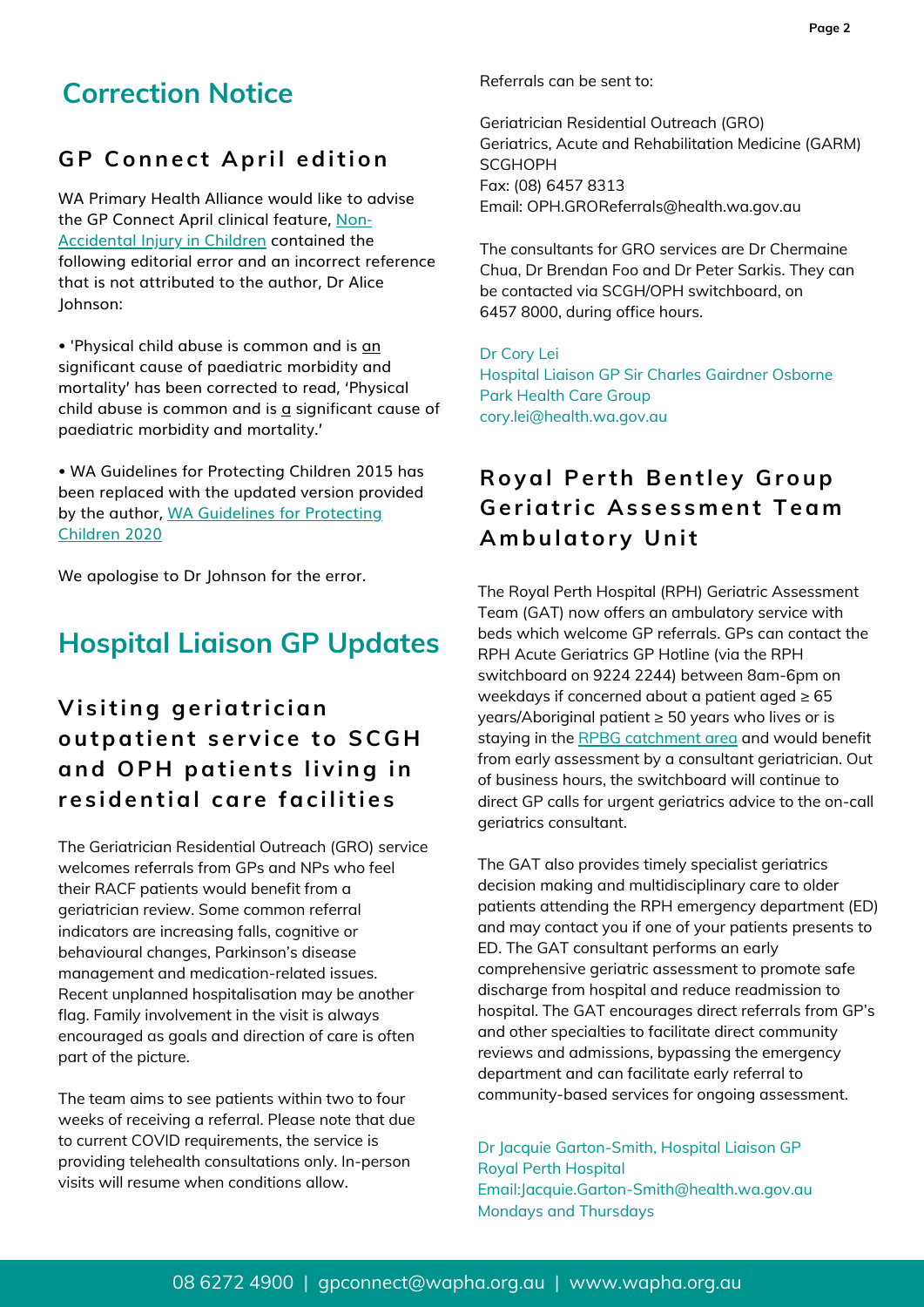

#### **M obi l i s ing pri m ar y car e t o r e spond t o COV ID-19**

Since December 2021, the WA Primary Health Alliance Living with COVID team has been working tirelessly to strengthen and mobilise primary care in preparation for COVID-19 community spread.

As living with COVID becomes the new normal, most people who test positive for the virus will experience mild to moderate symptoms that can be managed at home, or by their GP.

WA Primary Health Alliance CEO, Learne Durrington said the role of general practice and other community-based health services in delivering COVID-19 treatment and keeping people out of hospital was therefore critical.

"Our team has focused on helping our commissioned service providers and general practices to put processes in place, so they can deliver COVID safe, high-quality care."

This support includes supplying personal protective equipment, providing information and support via our Practice Assist service, helping as many people as possible get vaccinated, or access care if they test positive, with a focus on those most vulnerable to COVID-19.

Check out the adjacent 3 month activity snapshot and read more on the WAPHA [NewsHub](https://news.wapha.org.au/mobilising-primary-care-to-respond-to-covid-19/)

# **Cons u m e r r e s ear ch r e v eal s m o s t pe opl e e xpe ri enc ing di sadvantage ar e s ti l l abl e t o ac c e s s a G P**

To better understand how people who are most at risk of experiencing poor health outcomes access healthcare, WA Primary Health Alliance engaged the Behaviour Change Collaborative (BCC) in 2021 to research consumer views on access and barriers to primary care.

Although 31 per cent of respondents encountered barriers when visiting a GP, 92 per cent of health consumers experiencing disadvantage had visited a GP.

The benefit of having a regular GP to the quality of a patient's experience was clear. Respondents with a regular GP reported finding it significantly easier to visit their GP and were significantly more likely to have had a positive experience, even compared to those with a regular GP practice, but not a regular GP. BCC recommended promoting the benefits of having a regular GP, both to patients but also to general practices.

Read more about the findings and BCCs recommendations on the WAPHA [NewsHub](https://news.wapha.org.au/consumer-research-reveals-most-people-experiencing-disadvantage-are-still-able-to-access-a-gp/)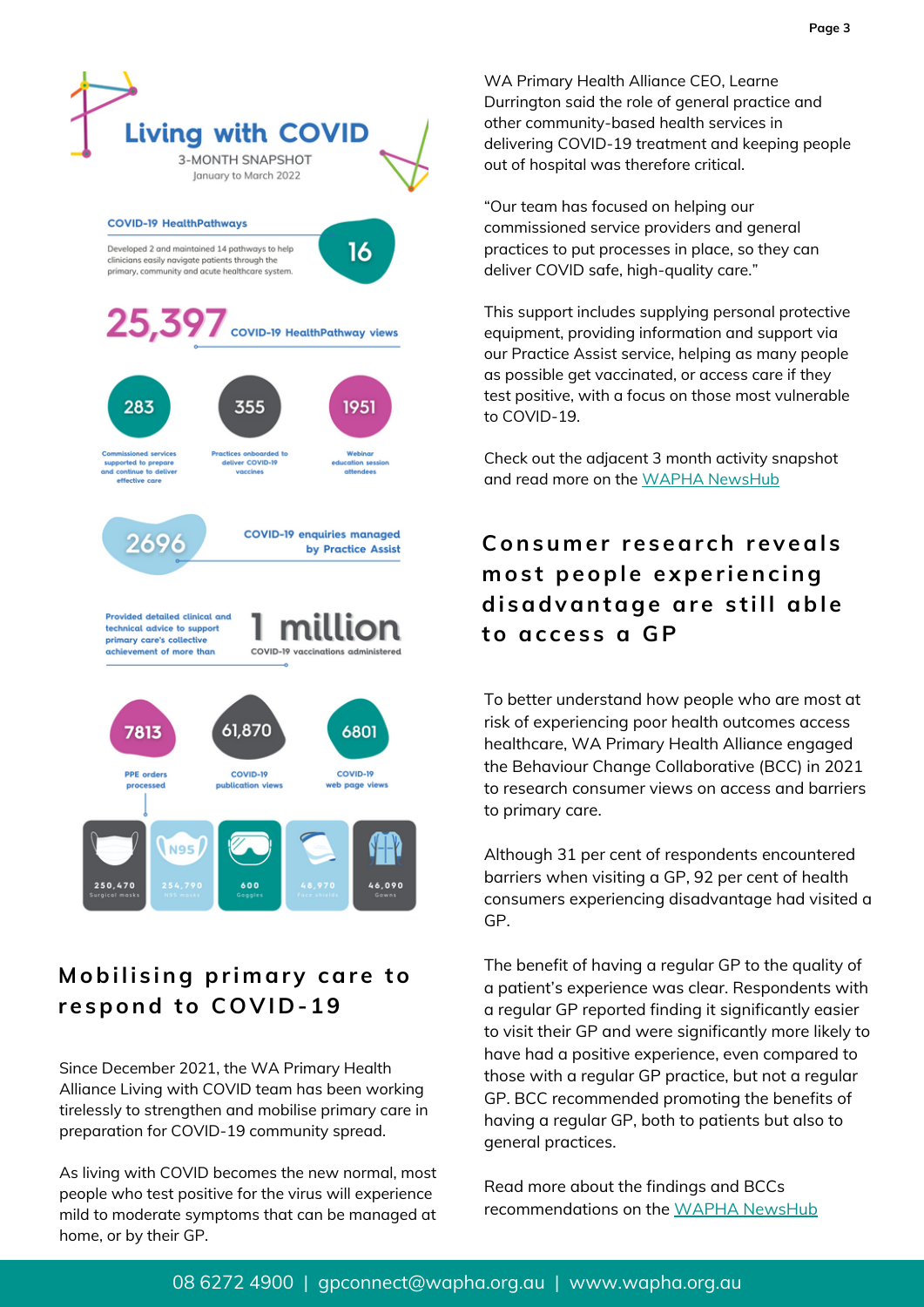# **Clinical Updates**

#### **Ne w r e f e rral ac c e s s c rit e ria f o r publ i c adu lt ne u r o l ogy and ENT o u tpati ent s e r v i c e s**

The WA Department of Health has advised standardised referral criteria will apply to all referrals for public adult neurology and ENT outpatient services in WA from the following dates:

- Adult Neurology RAC 2 May 2022
- $\bullet$  Adult ENT RAC 16 May 2022

Available via the WA [Department](https://ww2.health.wa.gov.au/Articles/N_R/Referral-Access-Criteria) of Health Referral Access Criteria webpage, the Referral Access Criteria (RAC) is standardised referral criteria that provides guidance around:

- What conditions will be seen in a public outpatient specialty (and what is excluded)
- What investigations are required to be included with referrals to ensure effective and appropriate triage
- Indicative triage categories to assist you in discussing potential wait times with your patient.
- The Central Referral Service will ensure that all mandatory information as outlined in the RAC has been provided before allocating the referral to the appropriate hospital.

Providing the required information as outlined in the RAC will ensure referrals are processed in a timely, consistent manner, and that the patient's first appointment will be as meaningful as possible. The RAC Project is part of a series of wider outpatient reform initiatives being led by the WA Department of Health to improve access to services and streamline the outpatient journey for patients.

The Adult Urology RAC was the first RAC to be developed and implemented in November 2021. A further three speciality RACs (ophthalmology, plastic surgery and Respiratory) are also in development and will be published over the coming months.

Further information, including a series of FAQs, is available on the WA [Department](https://ww2.health.wa.gov.au/Articles/N_R/Referral-Access-Criteria) of Health Referral **Access Criteria webpage or for specific questions** email the project team at [DOHSpecialistRAC@health.wa.gov.au.](mailto:DOHSpecialistRAC@health.wa.gov.au)

#### **WA Health adv i c e t o s uppo rt e l i m inati on o f hepatiti s C at a l o cal l e v e l**

Most people living with chronic hepatitis C virus (HCV) are asymptomatic, so opportunistic identification of people at risk is vital. Once you have identified that your patient would benefit from being tested, to ensure complete and timely diagnosis of chronic HCV, reflex testing is recommended.

A good practice tip is to write on the pathology form: "If anti-HCV positive please perform HCV RNA and genotype."

Resources and supports available to GPs to assist identifying and treating hepatitis C patients include:

- HepatitisWA facilitates professional workforce support for clinicians. If you would like to speak to the hepatitis C GP Liaison Nurse at HepatitisWA, please call Kat on (08) 9227 9802 or email [clinicnurse@hepatitiswa.com.au.](mailto:clinicnurse@hepatitiswa.com.au)
- The Burnet [Institute](https://urldefense.com/v3/__https:/ecpartnership.org.au/toolkit__;!!Lav448XFWxY!7sjN2OmMDRGH8UHsAAr1RT0zTxsJIeBdpbIFJJnNKR45YRTJTkWo3k8K4t85Nb6h5oFzdXmXc80gYuLCqwjJLMhFSKUf9IG26u3a$) Practice Support Toolkit [WA](https://urldefense.com/v3/__https:/ecpartnership.org.au/toolkit__;!!Lav448XFWxY!7sjN2OmMDRGH8UHsAAr1RT0zTxsJIeBdpbIFJJnNKR45YRTJTkWo3k8K4t85Nb6h5oFzdXmXc80gYuLCqwjJLMhFSKUf9IG26u3a$) provides information and resources promoting hepatitis C testing, treatment and patient support.
- The Australasian Society for HIV, Viral Hepatitis and Sexual Health Medicine (ASHM) promote hepatitis C [resources](https://urldefense.com/v3/__https:/www.ashm.org.au/resources/HCV-Resources-list/__;!!Lav448XFWxY!7sjN2OmMDRGH8UHsAAr1RT0zTxsJIeBdpbIFJJnNKR45YRTJTkWo3k8K4t85Nb6h5oFzdXmXc80gYuLCqwjJLMhFSKUf9DpyJjhM$) for GPs to assist in [eliminating](https://urldefense.com/v3/__https:/www.ashm.org.au/training/__;!!Lav448XFWxY!7sjN2OmMDRGH8UHsAAr1RT0zTxsJIeBdpbIFJJnNKR45YRTJTkWo3k8K4t85Nb6h5oFzdXmXc80gYuLCqwjJLMhFSKUf9Ogvw7i2$) hepatitis C and also host various training events[.](https://urldefense.com/v3/__https:/www.ashm.org.au/training/__;!!Lav448XFWxY!7sjN2OmMDRGH8UHsAAr1RT0zTxsJIeBdpbIFJJnNKR45YRTJTkWo3k8K4t85Nb6h5oFzdXmXc80gYuLCqwjJLMhFSKUf9Ogvw7i2$)
- The ['](https://linkprotect.cudasvc.com/url?a=https%3a%2f%2fww2.health.wa.gov.au%2fSilver-book%2fNotifiable-infections%2fHepatitis-C&c=E,1,Zgm9Fce-6pKQuPcEHmMjQXirlwctvc69HIFc3DeEp8khPB9UbC-OUk2D9YFoSqMQv3Po6eAEKQp4UO-L3x2s3bz5vQfXdF-n4oLKkkTHCPrQO-6GtqnFxwc,&typo=1)Silverbook' (Guidelines for managing sexually transmitted infections and [blood-borne](https://linkprotect.cudasvc.com/url?a=https%3a%2f%2fww2.health.wa.gov.au%2fSilver-book%2fNotifiable-infections%2fHepatitis-C&c=E,1,Zgm9Fce-6pKQuPcEHmMjQXirlwctvc69HIFc3DeEp8khPB9UbC-OUk2D9YFoSqMQv3Po6eAEKQp4UO-L3x2s3bz5vQfXdF-n4oLKkkTHCPrQO-6GtqnFxwc,&typo=1) viruses)
- The "Chronic [Hepatitis](https://urldefense.com/v3/__https:/waclassic.communityhealthpathways.org/28219.htm__;!!Lav448XFWxY!7sjN2OmMDRGH8UHsAAr1RT0zTxsJIeBdpbIFJJnNKR45YRTJTkWo3k8K4t85Nb6h5oFzdXmXc80gYuLCqwjJLMhFSKUf9Hoo2Ajo$) C" HealthPathway

# **Pr o v ide Heart Health Checks to at-risk patients and s uppo rt Heart We e k**

One person in Australia suffers from a heart attack or stroke every four minutes. During Heart [Week](https://www.heartfoundation.org.au/programs/heart-week) (2-8 May), you can raise awareness about the importance of heart health by encouraging your practice team to provide Heart Health [Checks](https://www.heartfoundation.org.au/bundles/heart-health-check-toolkit) to at-risk patients.

Download The Heart Foundation's Heart Week Promotion Pack [here](https://heartfoundation-staging-admin.azurewebsites.net/getmedia/0ed97f8b-67bd-4459-bff6-69825f3b2e90/220324-Heart-Week-Digi-Promotion-Pack-FA_2.pdf)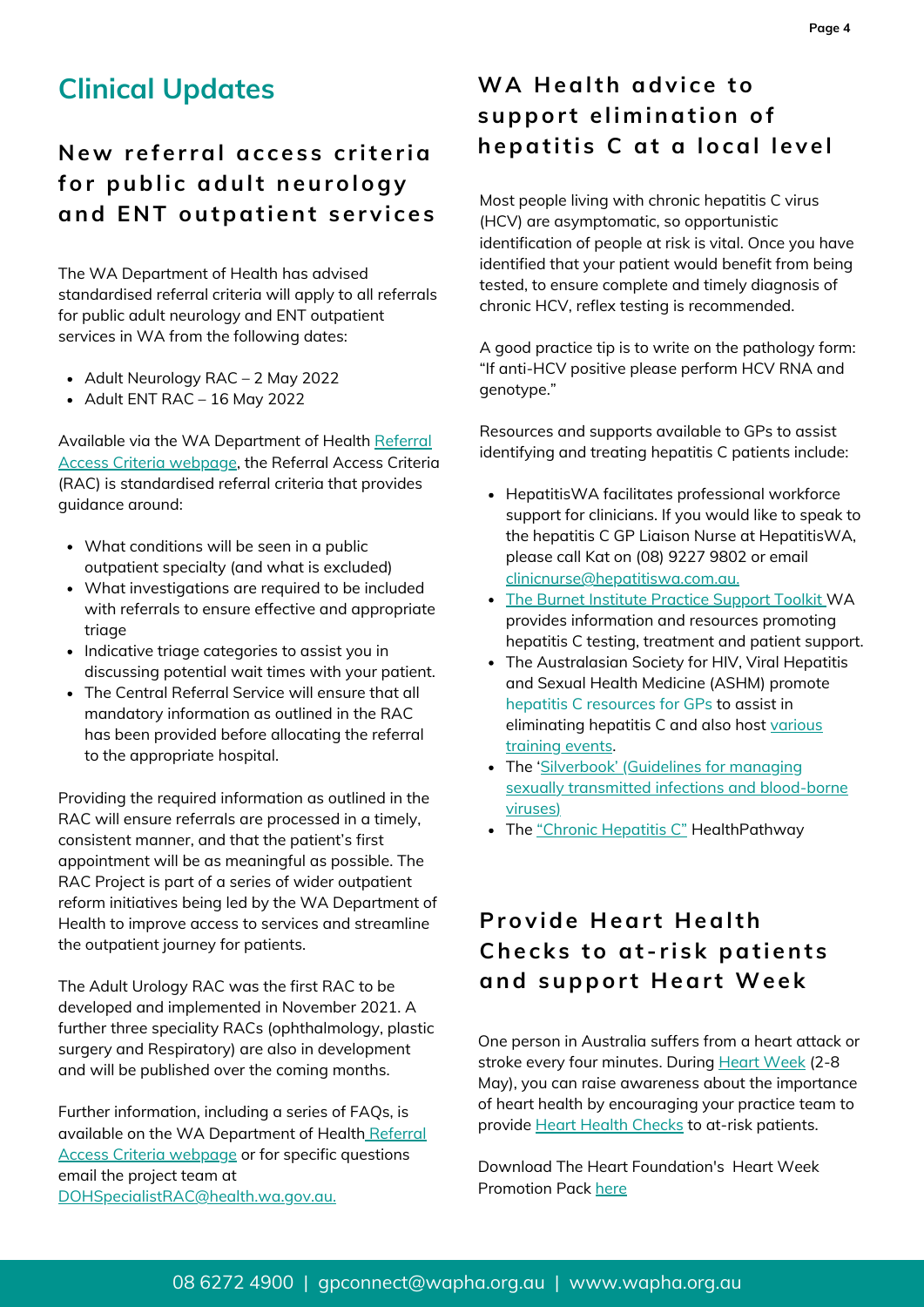#### **2022 Infl u enza i m m uni sati on s eas on**

With the easing of international and domestic public health measures arising from the COVID-19 global pandemic, a resurgence of influenza is expected in 2022, with the Australian community potentially more vulnerable to the virus this winter.

Annual influenza vaccination is recommended for all people aged six months and over (unless contraindicated). The National Immunisation Program (NIP) and WA Health funds influenza vaccines for people [most](https://ww2.health.wa.gov.au/Articles/F_I/Influenza-immunisation-program#:~:text=Children%206%20months%20to%20under,preferable%20to%20receiving%20no%20doses.) at risk

The public are being encouraged to start to book their appointments from mid-April to ensure the best protection at the peak of the season which is usually between June and September.

The WA Department of Health would like to provide a vaccine ordering update to immunisation providers:

- Government-funded influenza vaccines are now available for ordering, subject to availability.
- You can order weekly during the influenza vaccination season. Please order only what you need for the week.
- It is advised that influenza vaccination clinics should be scheduled after your service has received enough vaccine doses.
- For information on the 2022 WA Influenza vaccination program, please visit Vaccine Update 291 - [Government-funded](https://us20.campaign-archive.com/?u=32cc4a56e0e39b38a4d4cf223&id=2f53550abf) Influenza Immunisation Program.
- For information on Vaccine Ordering, please visit Vaccine Update 295 – [Government-funded](https://mailchi.mp/health.wa.gov.au/vaccine-update-295-2022-government-funded-influenza-immunisation-program-vaccine-ordering-information?e=602294afc0) Influenza Immunisation Program.
- General information about the 2022 influenza [immunisation](https://ww2.health.wa.gov.au/Articles/F_I/Influenza-immunisation-program) program can be found on the WA Health website.

If you have any queries, please contact [vaccineorders@health.wa.gov.au.](mailto:vaccineorders@health.wa.gov.au)

If your practice would like to get involved in the WA Department of Health 2022 Influenza Prevention Campaign, visit the WA [Department](https://ww2.health.wa.gov.au/Articles/A_E/Campaign-influenza-immunisation) of Health webpage to download and share campaign materials encouraging people to have the influenza vaccine and stay are up-to-date with their COVID-19 vaccine.



# **I m pr o v ing the uptak e o f chi ldho od i m m uni sati ons**

As we continue to have a high number of COVID-19 cases in Western Australia, general practices are working to find a balance between treating COVIDpositive patients and continuing business-as-usual activities within primary care, such as childhood immunisations.

To ensure babies and children have the best possible protection against vaccine-preventable diseases, access to free routine vaccinations are provided under the National [Immunisation](https://www.health.gov.au/health-topics/immunisation/when-to-get-vaccinated/national-immunisation-program-schedule) Program (NIP).

Immunisation providers can request a 10A report from the **Australian [Immunisation](https://www.servicesaustralia.gov.au/australian-immunisation-register-for-health-professionals) Register (AIR)**, which allows clinicians to identify patients who are recorded as being due/overdue for immunisations. The overdue records on AIR can then be reviewed against the patient records held by the practice to determine whether the patient is truly overdue or there is an error in recording or transmitting the vaccination encounter. At this point, the clinician may identify that a recall is required or whether a data error requires further follow up.

To request a 10A report, you will need to login to PRODA and access your HPOS account. For more information, refer to the **Services [Australia](https://www.servicesaustralia.gov.au/how-to-view-statistical-and-identified-reports-using-air-site-through-hpos?context=23401) website** for detailed steps on accessing this report.

If you would like further support with this important data-driven quality improvement (QI) activity, contact [Practice](https://www.practiceassist.com.au/Contact-Us) Assist and one of WAPHA's Practice QI Coaches will be in touch as soon as possible.

For assistance with clinical decision making, refer to the ["Immunisation](https://waclassic.communityhealthpathways.org/45076.htm) - Childhood" HealthPathway.

There is also an "Influenza [Immunisation](https://waclassic.communityhealthpathways.org/52701.htm)" HealthPathway.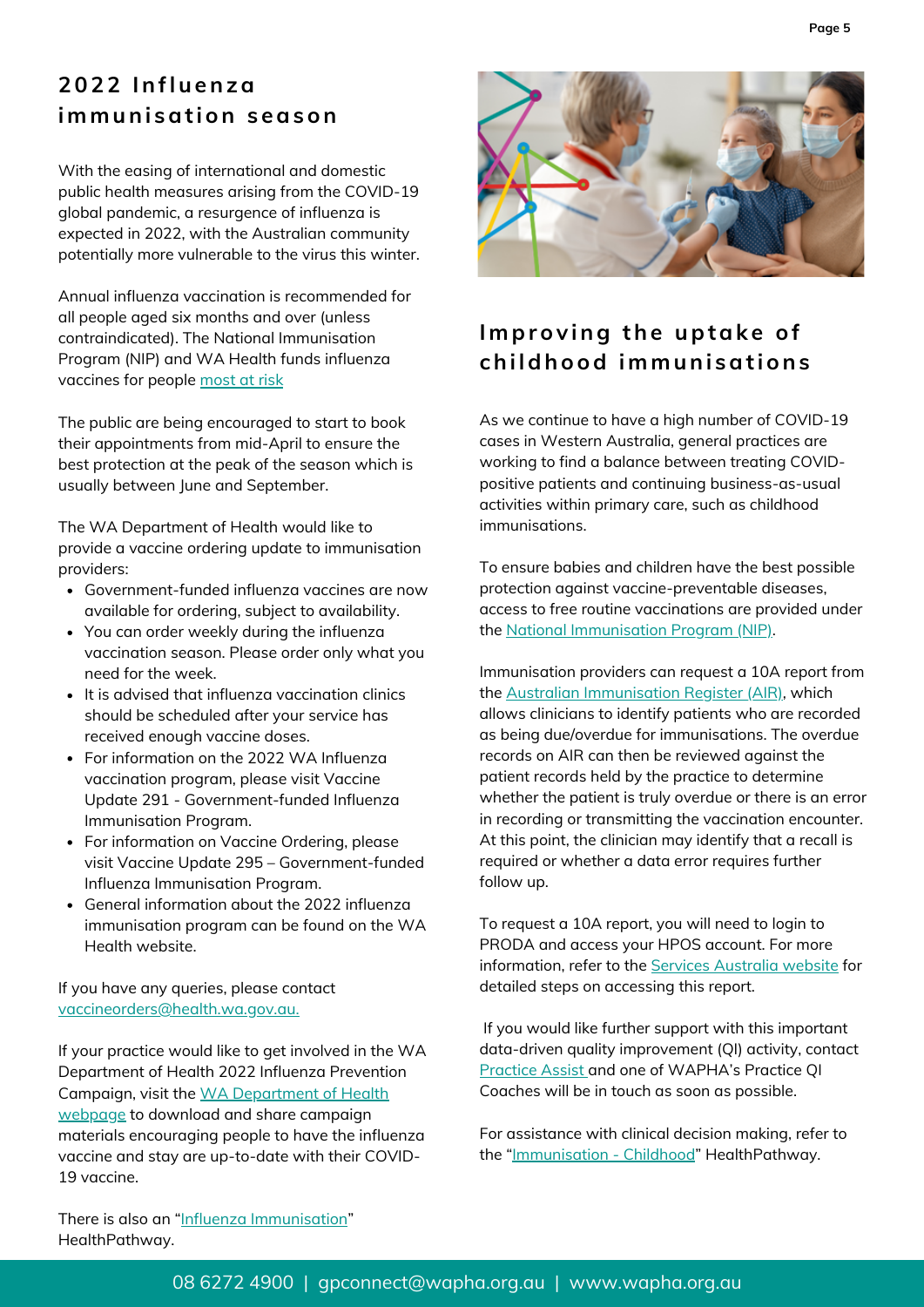# **I m m uni sati on M y ths Ca m paign**

To help counteract some of the myths surrounding vaccines and reassure parents they are safe, WAPHA prepared a series of six easy to watch videos and social media posts as part of a campaign called **[Immunisation](https://www.wapha.org.au/health-professionals/general-practice-support/immunisation-myths/) Myths.** 

These short, colourful, one minute videos are aimed at debunking immunisation myths such as vaccines are unsafe, vaccines cause autism and too many vaccines overwhelm a baby's immune system. These videos can be watched, shared and posted to social media.

### **The Pne u m oS m art V ac c inati on To o l**

#### The Immunisation Coalition's [PneumoSmart](https://www.immunisationcoalition.org.au/pvt/#:~:text=The%20PneumoSmart%20Vaccination%20Tool%20(herein,providers%20to%20comply%20with%20them.)

Vaccination Tool has been created using the pneumococcal disease vaccination recommendations in the online Australian Immunisation Handbook. As pneumococcal disease vaccination recommendations change, the tool will be updated by clinical experts at the Immunisation Coalition.

Catch-up pneumococcal immunisations for children less than 5 years of age are complex. Appropriate catch-up vaccines should be offered as recommended:

- In the Australian [Immunisation](https://www.health.gov.au/health-topics/immunisation/health-professionals) Handbook
- As per the **[Immunisation](https://immunisationhandbook.health.gov.au/catch-up-calculator/calculator) Calculator**
- [Catch-up](https://immunisationhandbook.health.gov.au/resources/handbook-tables/table-catch-up-schedule-for-13vpcv-for-aboriginal-and-torres-strait-0) schedule for 13vPCV for [Aboriginal](https://immunisationhandbook.health.gov.au/resources/handbook-tables/table-catch-up-schedule-for-13vpcv-for-aboriginal-and-torres-strait-0) and Torres Strait Islander children living in New South Wales, Victoria, Tasmania or the ACT, and all children who do not have risk condition(s) for pneumococcal disease, aged less than 5 years
- [Catch-up](https://immunisationhandbook.health.gov.au/resources/handbook-tables/table-catch-up-schedule-for-13vpcv-for-aboriginal-and-torres-strait) schedul[e](https://immunisationhandbook.health.gov.au/resources/handbook-tables/table-catch-up-schedule-for-13vpcv-for-aboriginal-and-torres-strait) for 13vPCV for [Aboriginal](https://immunisationhandbook.health.gov.au/resources/handbook-tables/table-catch-up-schedule-for-13vpcv-for-aboriginal-and-torres-strait) and Torres Strait Islander children living in Northern Territory, South Australia or Western Australia only, and all children with risk condition(s) for pneumococcal disease, aged less than 5 years.

Access the PneumoSmart Vaccination Tool [here](https://www.immunisationcoalition.org.au/pvt/).

#### **R e s o u r c e s t o s uppo rt Japane s e enc ephal iti s v ir u s (J E V ) o u tbr eak in Au s tral ia.**

Japanese encephalitis virus (JEV) has been detected in parts of southern and eastern Australia, in humans and in a number of piggeries, and has been declared a Communicable Disease Incident of National Significance.

The Australian Government's health and agriculture departments are working closely with their state and territory government counterparts to ensure a coordinated response.

A national working group of communicable disease, vaccine and arbovirus experts has been established to support the response.

The response includes mosquito surveillance and control measures and identification of those at direct risk, and the rollout of vaccines.

For more information about the spread of JEV in people and human health information please download the Information Kit for Health [Professionals](https://mcusercontent.com/c973db7b85e56f4c3d0eaacee/files/00301755-8aeb-9f2f-dfec-0645da4dd3bd/Health_Professionals_JEV_kit_April_2022.pdf) and visit the [Department](https://linkprotect.cudasvc.com/url?a=https%3a%2f%2fwww.health.gov.au%2fhealth-alerts%2fjapanese-encephalitis-virus-jev%2fabout&c=E,1,g28sirlrQCj1-zk-GiDWN6SlktGpAQpOkHiFK3qAAxzfcf0gT-leQda3rLrO4AMQlU8JurVot7nEq8bT8aIluV1KxdMNgIs7_C4T-86yzkEuew,,&typo=1) of Health website.

## **Change s t o M BS r u l e s on diagno s ti c i m aging**

From 1 May 2022, only diagnostic imaging services performed on equipment within its effective life age or maximum extended life age will attract a Medicare rebate, irrespective of where the equipment is located.

The changes will ensure that patients have access to high quality diagnostic imaging services using up-todate equipment. Under the principles of informed financial consent, providers should advise patients that no Medicare benefits are payable if the service will be rendered on out-of-date equipment.

[Read](https://linkprotect.cudasvc.com/url?a=https%3a%2f%2fnqphn.us11.list-manage.com%2ftrack%2fclick%3fu%3d6a12818cd8882a96924118339%26id%3d56d0625a83%26e%3d5f7a9d2284&c=E,1,hYCcs0xKza_-eTkbPJSXRJSEkmj80EyEEMAXxCshZxo_Gsx1XJurWewQZhAmAg9trPHVmuCm12GjkaatSbpGk-MpAPkb98pgQi3wLHKjRDesXuVKB5NL2WOlYtA,&typo=1) more